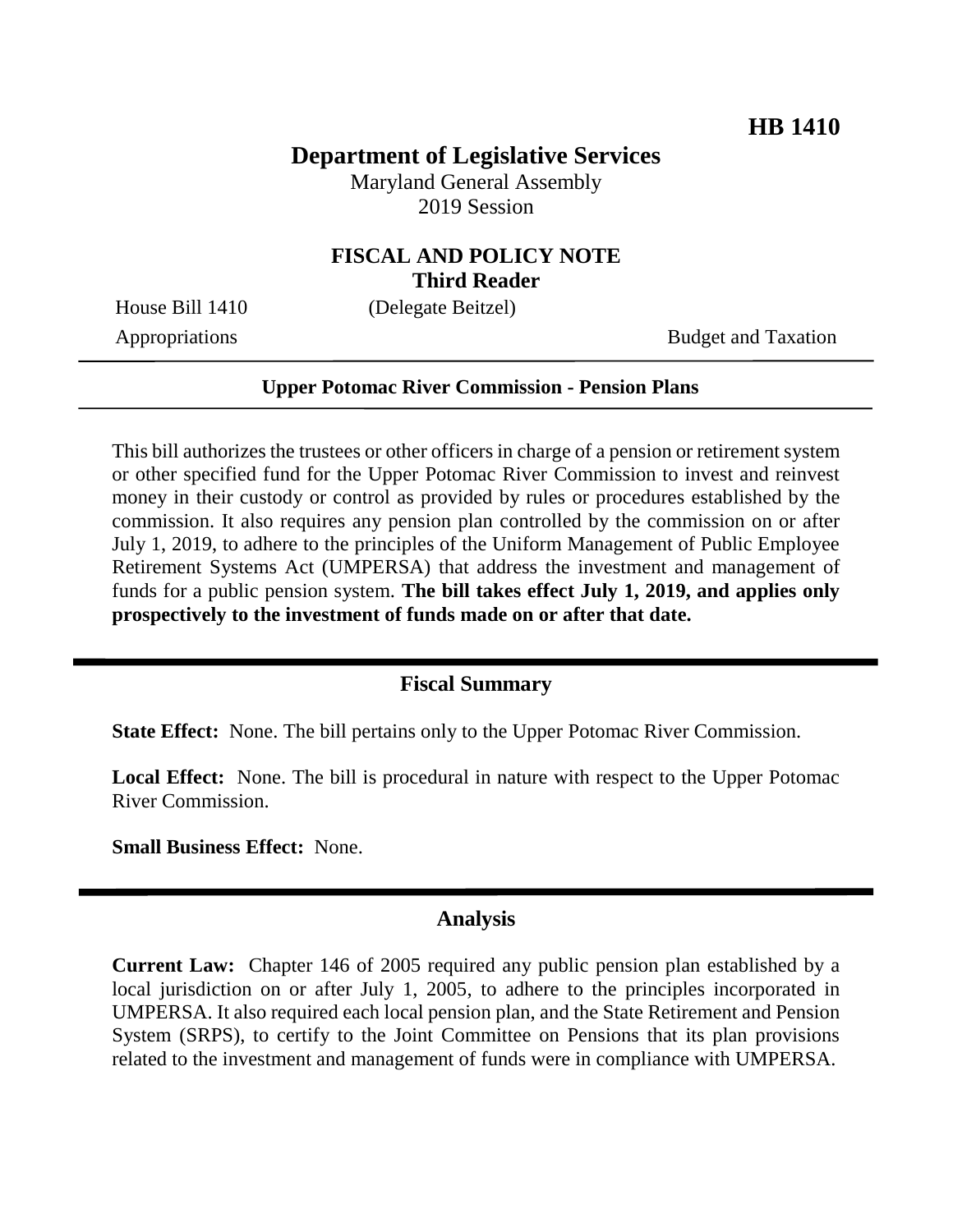The trustees or other officers of a pension or retirement system or fund or other postemployment benefits fund of a political subdivision of the State may (1) invest and reinvest money in their custody or control as provided by a law enacted by the governing body of the political subdivision and (2) sell, redeem, or exchange an investment or reinvestment made under their authority. They must also comply with fiduciary standards that at least meet the standards set for SRPS. The bill applies these authorizations and requirements, and other related authority, to the Upper Potomac River Commission.

**Background:** UMPERSA was promulgated in 1997 by the National Conference of Commissioners in Uniform State Laws to modernize, clarify, and make uniform the laws governing the management of public pension plans. It provides legal rules that permit public employee retirement systems to invest their funds in the most productive and secure manner possible. Specifically, UMPERSA articulates the fiduciary obligations of trustees and others with discretionary authority over various aspects of a retirement system and ensures that trustees have sufficient authority to fulfill their obligations. SRPS is in compliance with UMPERSA's standards.

The Upper Potomac River Commission was established in 1935 and has jurisdiction over the water resources of Allegany County and a portion of Garrett County. To regulate the flow of the Potomac River, the commission supervises the Savage River Dam in Garrett County, which it owns, maintains, and operates with guidance from the U.S. Army Corps of Engineers. Since 1960, the commission has also operated the Westernport Wastewater Treatment Facility. The chair is chosen by the Governor, and one member each is appointed by the Allegany County and Garrett County commissioners. The commission's three members serve six-year terms.

The commission advises that its legal counsel recently advised the commission that Chapter 146 does not apply to the commission because it is not a local jurisdiction as defined under the law. The legal counsel recommended that the commission be required to adhere to the principles of UMPERSA in the management of its pension fund.

# **Additional Information**

**Prior Introductions:** None.

**Cross File:** None.

**Information Source(s):** Allegany County; Garrett County; Department of Budget and Management; Maryland State Archives; Department of Legislative Services